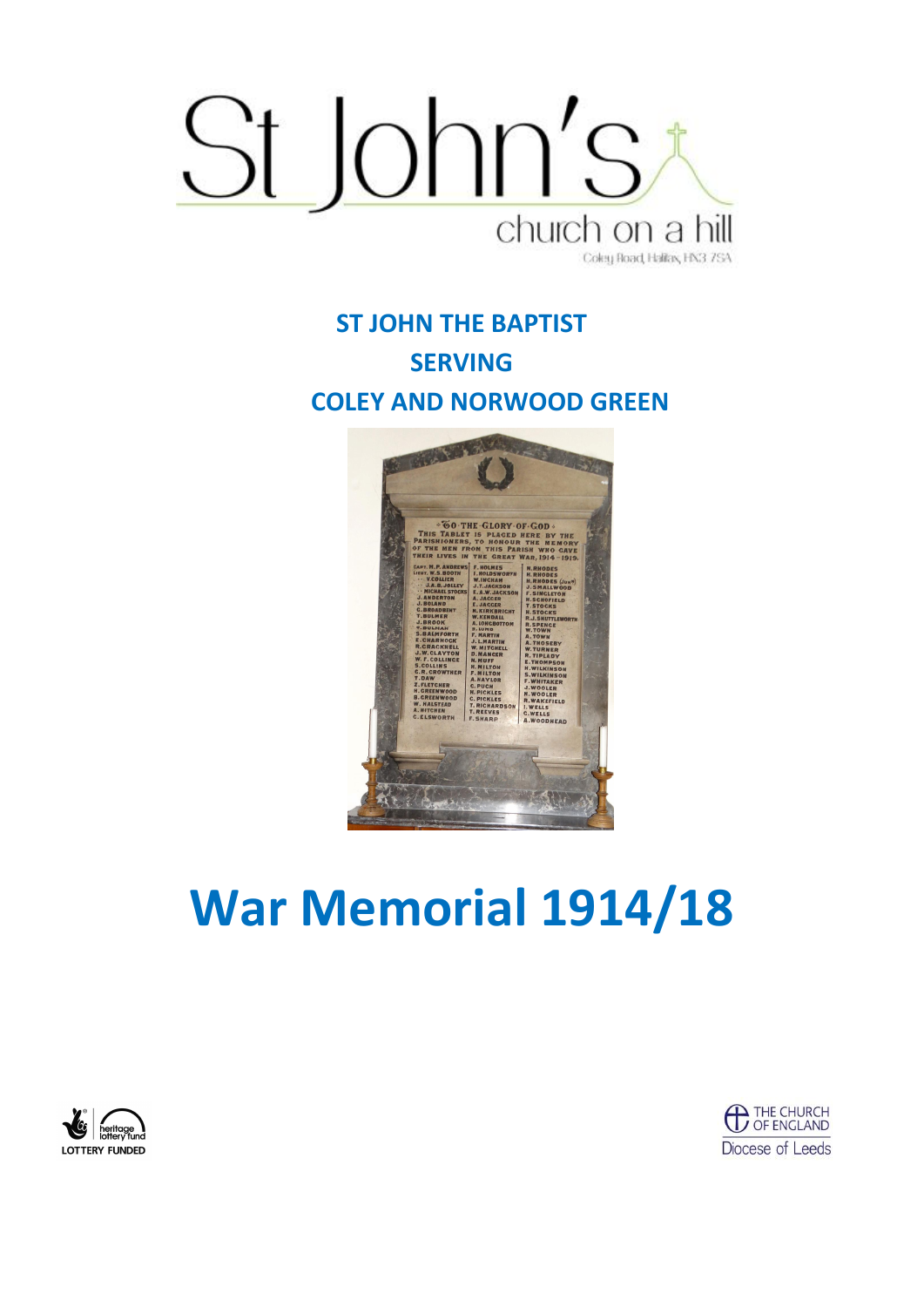### *BOOTH, WILLIAM STANELY 2/Lieut.*

*4th Battalion, Duke of Wellington's W.R. Regiment Killed in action 8th July 1916, aged 26, by shell fire when making his way up to the front-line during the early stages of the Battle of the Somme. W.S. Booth was son of a Wesleyan Minister from Grantham who spent two years at the Westminster Wesleyan Training College taking a London Inter. B.A. Prior to his enlistment he had been Classics Master at Hipperholme G.S., where he appears on the War Memorial*

*Killed in action 14th August 1915, being hit in the head by rifle-fire when leading a rescue party carrying wounded men. Members of his Company were wounded when a dug-out only 30 yards from the enemy front-line was hit by trench-mortar fire, burying the occupants. The relief party found the main front-line, where the casualties were, was too, narrow for the wounded men to be evacuated successfully. Capt.* 

#### *COLLIER, VICTOR Lieut.*

*Memorial Gate.*

*Prior to enlistment also an assistant-master at Hipperholme G. S. and also commemorated there.*

#### *JOLLEY, JOHN ANDREW BENJAMIN Lieut.*

*9th Battalion, Lincolnshire Regiment*

*Killed in action in France 16th October 1915, aged 20. Commissioned in the 9th Batt. he was attached to the 5th Lincolnshires at the time of his death. Prior to commissioning he served as actlng-sergeant with the Public Schools & University Corps of the Royal Fusiliers.*

*J.A.B. Jolley was younger son of J.T. Jolley M.A., Maths Master at Heath G.S. He was an Exhibitioner in Classics at St. Catherine's Hall, Cambridge in 1914, but Instead of taking his place at the opening of Michaelmas Term he enlisted in the Royal Fusiliers. He is also on Lightcliffe Church War Memorial.*

#### *STOCKS, MICHAEL GEORGE Lieut.*

*1st and 2nd Battalions, Grenadier Guards*

*Killed in action near Ypres 16th November 1914, aged 21. He saw action throughout the early months of the war at Mons, Landrecies, the Marne and the Aisne. He was among the first casualties from the parish.*

*M. G. Stocks was educated at Eton and Sandhurst and was grandson of the local Crimean War hero, Major Michael Stocks of Upper Shibden Hall, the surviving ranking officer in his regiment at the Battle of Balaclava.*

### *ANDERTON, JAKES WILLIAM Pte. 40224*

*West Yorkshire Regt*

*Killed in action at Cambria 20th Nov. 1917, aged 32, whilst serving as a Lewis-gunner. He is buried at Havrincourt Military Cemetery, and is also mentioned on the War memorial at St. Matthew's, Northowram.*

*His home was 28 Towngate, Southowram.*

### *BOLAND,PATRICK J.*

*Killed in action on the night of 2nd Dec. 1915, somewhere in France, aged 23. Private Boland who lived at 10 Tan House Hill, Hipperholme, was a member of the Territorial Army, and as such was part of the first large organised draft of men to leave to serve overseas, once the professional army had left to form the B. B. F. in August 1914*

*BROADBENT, G.*<br>Duke of Wellington's V.R. Regt. Physics and the control of the particle properties of the control of the control of the control of the control of the control of the control of the control of the control of

*Duke of Wellington's V.R. Regt. Reported missing in action 23rd June 1917. Very little was reported in the local press. In the official casualty lists for 11th Dec. 1917 he was listed as wounded, but the next day* was *officially declared killed in action, presumably on the date in June. From Hipperholme.*

**BULKER, TOM. Pte.** *A message from his C.O. to the Rev*, *Jowett reported that had been wounded in Palestine and invalided home from Alexandria on 12th Jan. 1918. Died 24th Dec. 1918, aged 25.*

#### *ANDREWS, MAYNARD PERCY M.A. Captain 4th Battalion, Duke of Wellington's V.R. Regiment*

*Andrews led them 'over the top' in an attempt quickly to reach a communication trench. His party came under fire and he was one of a number of casualties. Mentioned in Despatches 1st Jan 1916. M.P. Andrews was educated at Oriel Coll., Oxford and also studied at the Universities of Jena and the Sorbonne. From 1911 until his enlistment he was Headmaster of Hipperholme G.S., where he is commemorated by a head-and-shoulders carving on the plaque in the School Hall and by the War*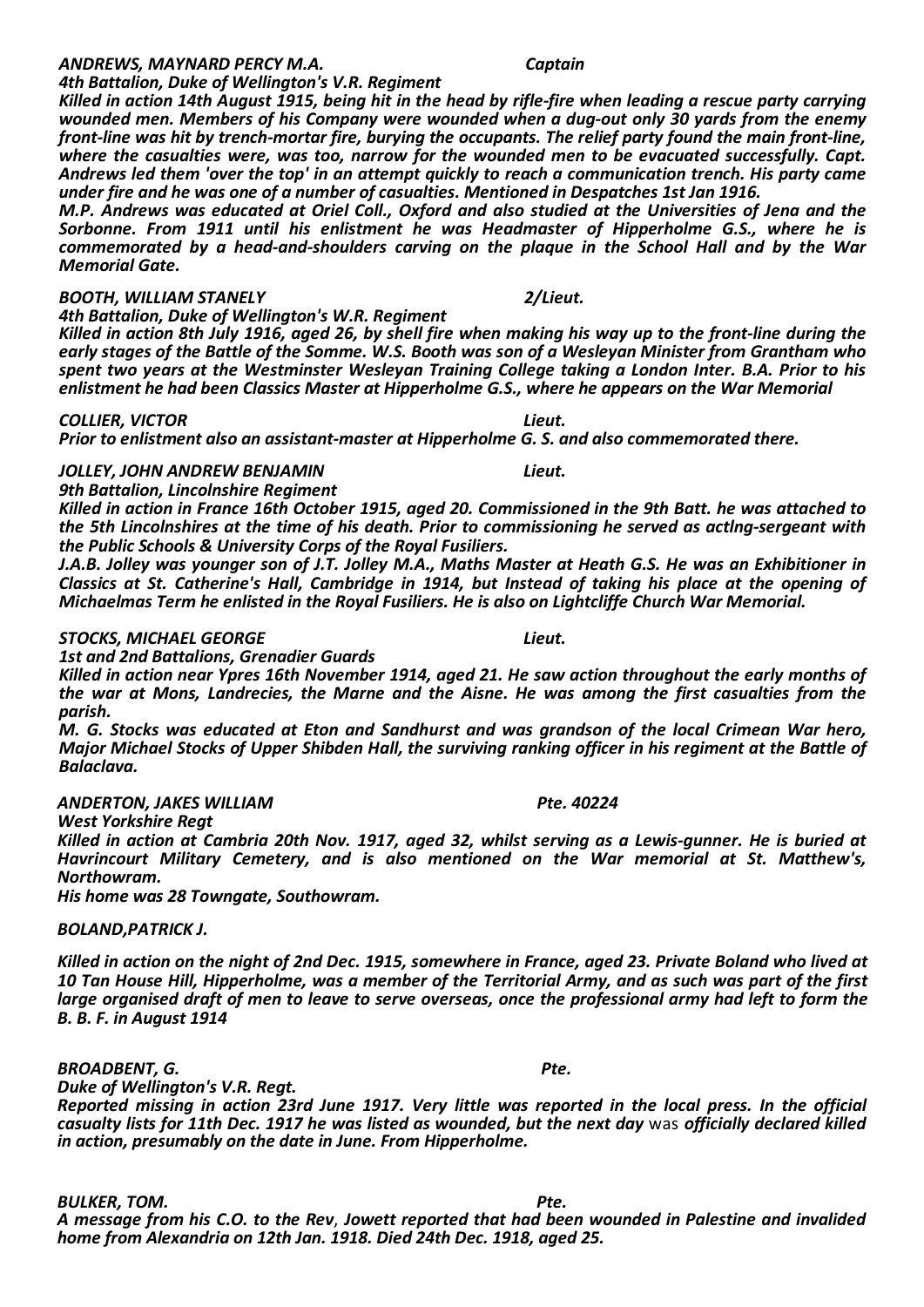*Royal Artillery Died 24th December 1918, aged 25. Gnr. Brook was on his way home for 14 days Christmas leave from France when he fell a victim of the Spanish influenza which was raging throughout Europe at the time. He was admitted to Hoyland Common Hospital, Barnsley, where he died of pneumonia on Christmas Eve. He was buried at Lightcliffe, and is also on the War Memorials there and at Norwood Green*

*BULMAN, THOMAS*

*No military record available. He died on 25th May 1919, aged 35, and was buried in his Father's grave (No. 625) on the 28th.*

*BALMFORTH, SAM L/Cpl.*

*Duke of Wellington's W.R. Regt. Reported missing in action 25th April 1917, he was one of the thousands whose ultimate fate was never known. His mother made an appeal for information in the Halifax Courier of 15th Jan. 1918, but nothing was forthcoming. Twelve calendar months after his being posted missing, the War Office presumed him killed. He lived at 1, Station View, Hipperholme and is also on the Lightcliffe Parish Church War Memorial.*

*CHARNOCK, E. Rifleman Rifle Brigade Killed in action, 29th August 1918, aged 32.*

*CRACKNELL, ROBERT MUGGINE Pte. Duke of Wellington's V. R. Regt.*

*Died of wounds 8 th August 1918, aged 22, somewhere in France. Lived Spring Hall Lodge, Stone Chair.*

*CLAYTON, JOHN WILLIAM Pte. Duke of Wellington's V.R. Regt. Reported missing, believed killed 3rd May 1917, possibly aged 23. He lived at 7, Shelf Hall Lane.*

*COLLINGE, WILLIAM F. Pte.*

*King's Own Yorkshire Light Infantry Died of wounds 2nd Oct. 1918, aged 18 years and 7 months, at Number 6 Casualty Clearing Station in France having received severe shrapnel wounds in his back. He lived at Lower Winter Edge Farm, Hipperholme and was said to have been connected with St. Hilda's Church Halifax.*

*COLLINS, SAM D. Pte. East Surrey Regiment Killed in action 3rd May 1917, aged 27. Pte. Collins had been apprenticed to Mr. L. Broadley, barber of Hipperholme.*

*CROWTHER, G. RAYMOND Pte.*

*2/4 Duke of Wellington's V.R. Regt. (62nd Div. ) Reported wounded and missing 26th Nov. 1917, aged 23, he was a member of a signalling party which came under shell fire in Boulon Wood in the battle of Cambrai. Only his pay-book was ever found. As a member of the Territorial Army he was called to the colours in Oct.1914, only the third man in Hipperholme to enlist. He lived at 5, Springfield, Hipperholme and is on Lightcliffe Church War Memorial.*

*DAW, THOMAS Cpl.*

*Coldstream Guards*

*Killed in action 12th Feb. 1915 at the First Battle of Ypres. First reported as captured by the enemy, but his status as prisoner-of-war was never confirmed. As late as 19th Oct. 1918 he was officially reported killed in action in Feb. 1915. His home was Brooke's Bldgs., Hipperholme and he was a regular soldier who enlisted at 17 and had seven years' service when lost. He was one of six brothers serving during the war. He is on Lightcliffe Church Memorial*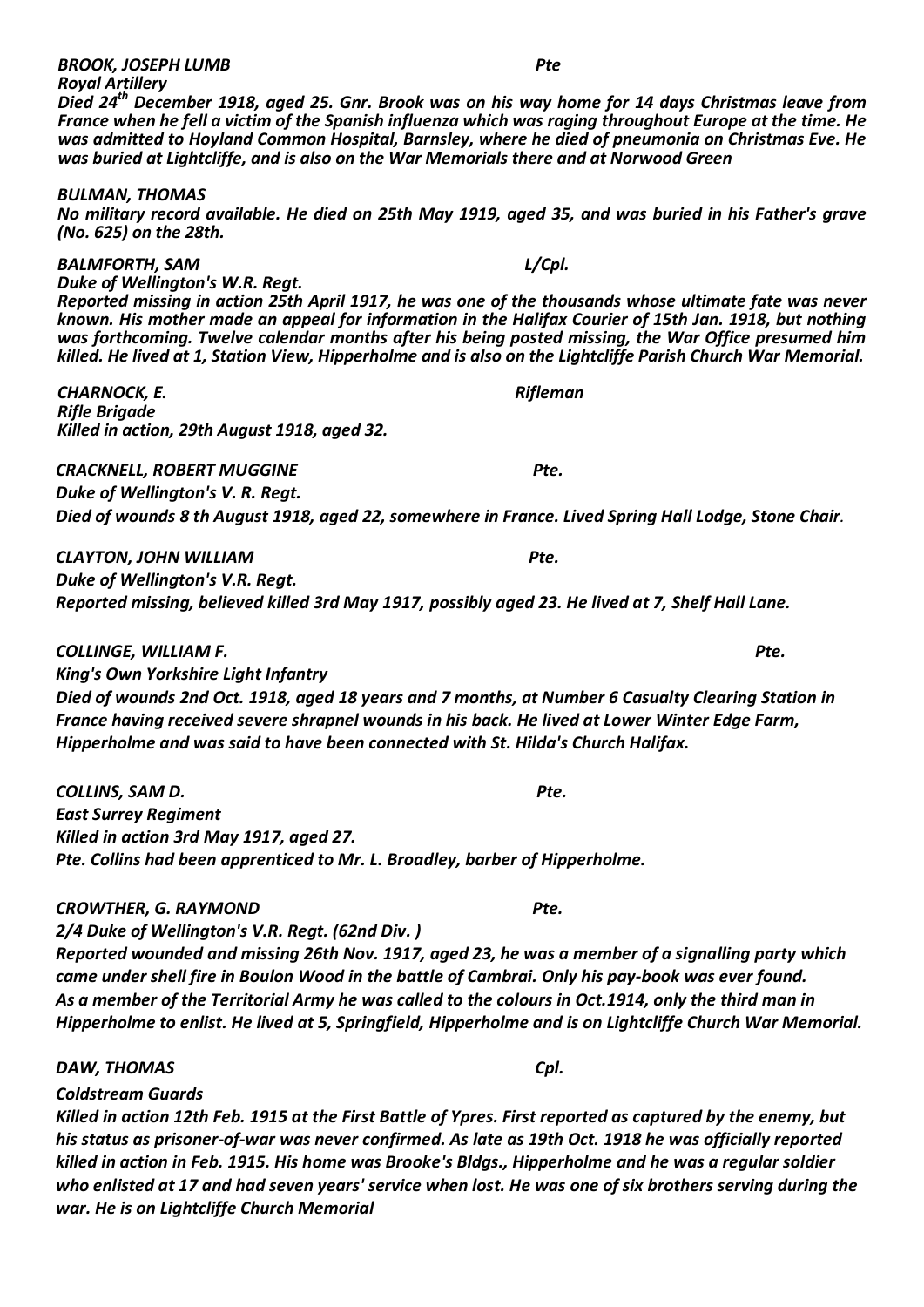#### *FLETCHER, ZEPHANIAH*

*Zephaniah Fletcher was honoured as among the fallen at a meeting of the Northowram Rechabite Tent at Ebenezer Sunday School on Saturday 10th May 1919. He was listed with Ambler Woodhead, who also appears on the War Memorial. Fletcher is also on the Bethel Chapel War Memorial.*

*GREENWOOD, HARRY Pte. Recorded as dead in parish news in the local press 6th Feb. 1917. On Norwood Green War memorial.*

*GREENWOOD, V. (VIRGIL ?) Pte. West Yorkshire Regt. Reported in hospital in Liverpool, wounded in the shoulder with shrapnel (Halifax Courier 13th Sep. 1918). However there is no record of his death, nor any positive identification with this parish.*

*HALSTEAD, WILLIAM Killed in action July 1917. Commemorated on Norwood Green War memorial and his parents' gravestone (No. 806)*

*HITCHEN, AUSTIN Sgt.*

*Duke of Wellington's W.R. Regt. Sergeant Hitchen was first reported wounded 16th Sept. 1916, but he did not die until 6th Feb. 1917. He was formerly Secretary of Norwood Green Cricket Club, and was commemorated on the War Memorial there.*

*ELSWORTH, GEORGE H. Pte. 31641*

*King's Own Yorkshire Light Infantry Died of wounds at Colchester Military Hospital 14th Sep. 1917, aged 32, buried at- Coley on the 18th. (Grave No. 570) On Norwood Green War Memorial. Lived at Sowood House, Hipperholme.*

*HOLMES, F.*

*This is either the FRANK HOLMES mentioned on the Norwood Green War Memorial of whom we know no more, or;*

*FRED HOLMES Pte. 242399*

*Duke of Wellington's W.R. Regt. Killed in action 7th Aug. 1917, when his dug-out was hit by a shell. He was a Joiner by trade, and an ex-pupil of Shelf Council School. He appears on the Wade House Primitive Methodist Chapel War Memorial, now in Bethel Chapel, and on the memorial in St. Michael's Church, Shelf.*

*HOLDSWORTH, I. - No further information found.*

*INGHAM, JOHN WILLIAM Pte. 85988*

*91st Training Reserve Battalion (Duke of Wellington's W.R. Regt.) Died of pneumonia 3rd March 1917 at Ashington V.A.D. Hospital, aged 18 after only a few weeks' service. He was buried at Coley (No. 705) on the 7 th. He lived at Upper Norcliffe, Southowram.*

*JACKSON, JOHN THEODORE Pte.*

*Duke of Wellington's V. R. Regt. Died at Clipstone Camp, Notts., 13th Oct. 1916, aged 23* 

*JACKSON, EUGENE ALEXANDER WATKIN*

*Died of influenza at Catterick Camp 25th Feb. 1919, aged 28 (according to his epitaph, 30 in the Burial Register)*

*These two brothers, who lived at Coley Road, were both interred in the family grave, No. 599, which also contains their father H. Percy Jackson, woodcarver, who designed many local War Memorials.*

*JAGGER, ANGUS Pte. 70524 87th Training Reserve Battalion Died 11th Jan. 1919, aged 23, buried at Coley (Grave No. 673) on the 16th. Lived at Sowood House.*

*JAGGER, ERNEST Pte. Royal Irish Fusiliers Killed in action 2nd Sep. 1918, having been first posted missing. Described as being 'brought up' at Coley Church Sunday School.*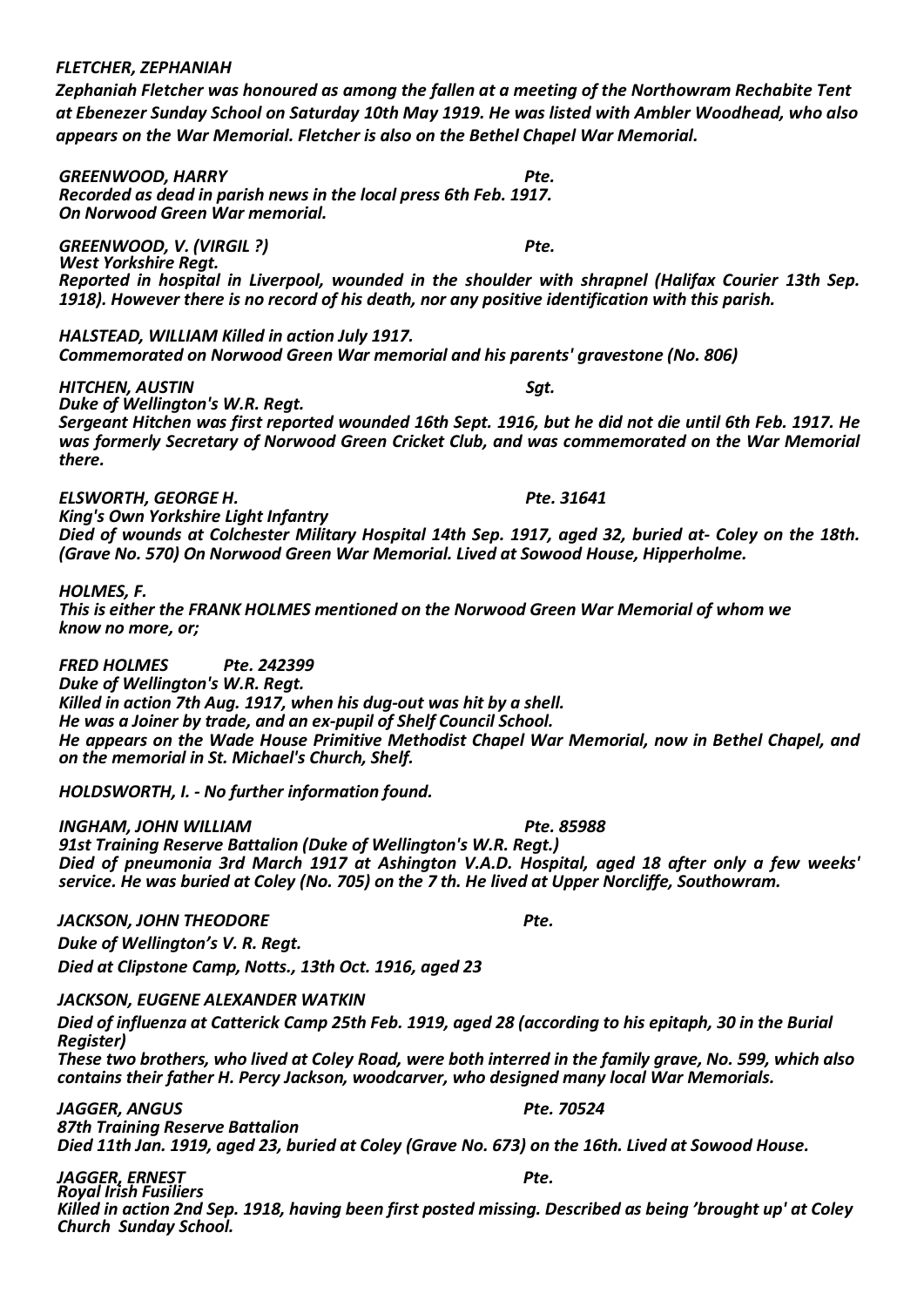| Pte. 2350                                                                                                                                                                        |
|----------------------------------------------------------------------------------------------------------------------------------------------------------------------------------|
| 2/4 Duke of Wellington's W.R. Regt.<br>Killed in action 4th Nov. 1918, somewhere in France, aged 24.<br>He was a collier, and lived at 16 Gaythorne Tee., Woodhead, Hipperholme. |
|                                                                                                                                                                                  |
|                                                                                                                                                                                  |
|                                                                                                                                                                                  |
|                                                                                                                                                                                  |

*On Norwood Green Cong. Church Institute Roll of Honour. Killed in action before 1918.*

*LONGBOTTOM, AXON Pte.*

*Essex Regiment A signaller, Pte. Longbottom was killed at Gaza, Palestine on 3rd Nov. 1917, aged 33. See No. 796. Before the war he was organist of Coley Church and Secretary of the Sunday School. He was a representative of Leek Lea Mills, Odsal and a well- known figure on the Bradford Wool Exchange. His home was in Towngate , Hipperholme, but his name appears on the Shelf Parish Church memorial.*

#### *LUMB, SAMUEL Pte.*

*Sherwood Foresters*

*Died in hospital in the U.K. on 2nd Nov. 1917, aged 35, from sepsis resulting from a flesh wound in the thigh. He* was *buried at the Congregational Chapel, Luddendenfoot. He was an ex-scholar of Rishworth G.S. and had been articled* to *a solicitor, Messrs Longbottom A Sons* 

*of Halifax. He worked for G. Maxwell Riley of Halifax, and had been a member of Lightcliffe Masonic*. *Lodge Lived Waverley Tee., Hipperholme. He is also on Lightcliffe War Memorial*

#### *MARTIN, FRANK Pte*

*'C' Coy. Duke of Wellington's\V.R. Regt*

*Missing presumed killed in action 3rd May 1917, aged 21.*

*Formerly an overlooker at Joseph Wood & Sons, Hipperholme. He attended Coley Church & Sunday School and lived at 16 West End, Hipperholme.*

**MARTIN, J L Cpl**

*Gordon Highlanders*

*Killed in action between 9th and 11th April 1917.*

*Brother of Frank, he also was a member of Coley Church, sang in the choir and taught In the Sunday school.*

*Mitchell, William Pte*

*Duke of Wellington's V.R. Regt. Missing, believed killed, 4th Jul. 1916 at the Battle of the Somme, aged 19. His death was not confirmed until 3rd Feb. 1917.*

*In civilian life he was employed at Brooke's brickworks, Hipperholme. He lived at 20 Cross Lane, Stone Chair and was a member of the Tabernacle Church there.*

#### *MANGER, DAVID ?*

*Northumberland 1 and Fusiliers*

*Died of wounds to the abdomen 17th June 1917, aged 20.*

*He lived at 20 Marquis Street, Halifax. His connection with this parish was that his grandmother lived at Throstle Nest Farm, Hipperholme.*

#### *MUFFS NORMAN Pte. 2772*

*1/4 Duke of Wellington's W.R. Regt.*

*Severely wounded in the abdomen, he was treated at the 3rd West Riding Field Ambulance of the 49th Div. , but died the following day, 19th Oct. 1915.He was 22 years old, and is buried in the Lyssenthoek British Cemetery near Poperinghe, Belgium. His home was in Brookeville Ave. , Hipperholme. He is also on Lightcliffe Church War Memorial.*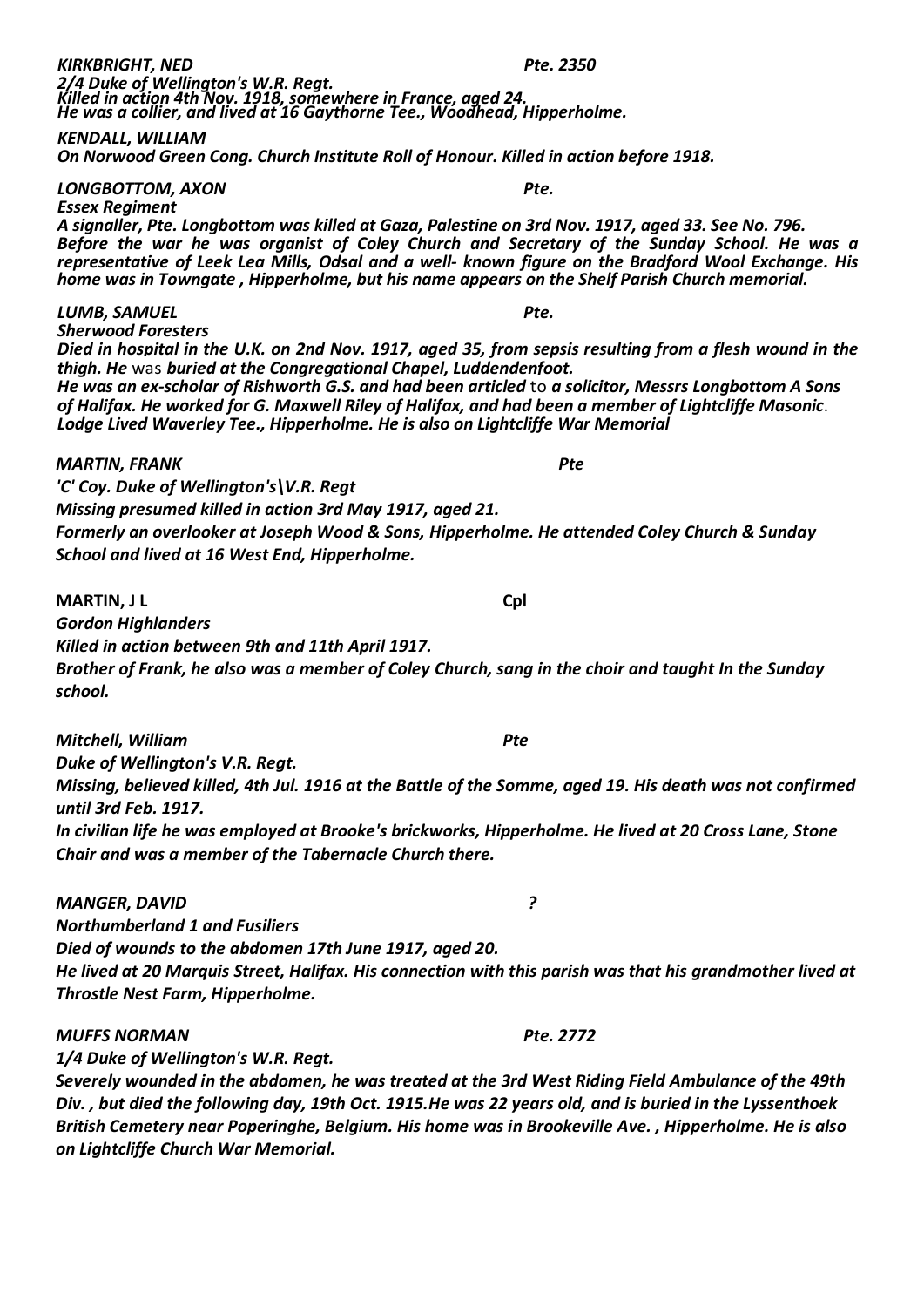*MILTON, HENRI (HARRY) L/Cpl.*

*Duke of Wellington's W.R. Regt.*

*Killed in action, when his dug-out in Belgium was hit by a shell on 5th Aug. 1917 <sup>f</sup> Aged 33. He was one of four brothers who all served in France. His younger brother was also a casualty, see below. He lived at 10 West End Place, Hipperholme and worked at Brooke's, Hipperholme. He enlisted two days after the outbreak of war.*

*MILTON, FRED Cpl. Duke of Wellington's W.R. Regt, Died from appendicitis at Number 6 Stationary Hospital in France on 21st Jan. 1917, aged 28. His lived with his parents at 4 Gaythorne Terrace., Hipperholme.*

*NAYLOR, ARTHUR Pte. Loyal North Lancashire Regt.*

*Wounded on 25th Oct. 1917, he died at No. 4 General Hospital in France on December 11th. He lived at 3, Halifax Road, Hipperholme and is on the Lightcliffe Church War Memorial.*

*PUGH, CLEMENT Cpl. North Staffordshire Regt. Died on 20th Oct. 1915, of wounds sustained in the Dardanelles. Lived at Woodhead, Hipperholme. On Norwood Green War Memorial.*

*PICKLES, Harry Pte. Durham Light Infantry Injured in leg in France 2 July 1917; 'improving' in hospital in Glasgow. No details of death. On Bethel Chapel War Memorial.*

*PICKLES, D. A. CYRIL Pte. Duke of Wellington's W.R. Regt. Died 27 Apr. 1918, aged 19, in Salywedel Hospital, Germany, from wounds received in action. Only son of Mr and Mrs Wheatley Pickles of Norwood Green. He made the Norwood Green Cong. Church Institute Roll of Honour in 1917 and appears on the village War Memorial.*

*RICHARDSON, TOM ? Probably 10693 Pte. Richardson T.R. , Sea forth Highlanders, who died of wounds 17th Nov. 1916. The War Of ice casualty lists give no address. At a meeting held at Norwood Green on 6th Feb. 1917, when the names of the local fallen were read out, Tom Richardson was mentioned; he is also mentioned on the War memorial there.*

*REEVES, TOM Cpl. 1/4 Duke of Wellington's W.R. Regt.*

*Killed in action somewhere in France 10th April 1918, aged 23. He had previously been wounded in 1915 and returned to duty. He lived at Hill End, Norwood Green; where he attended Church and is on the War Memorial*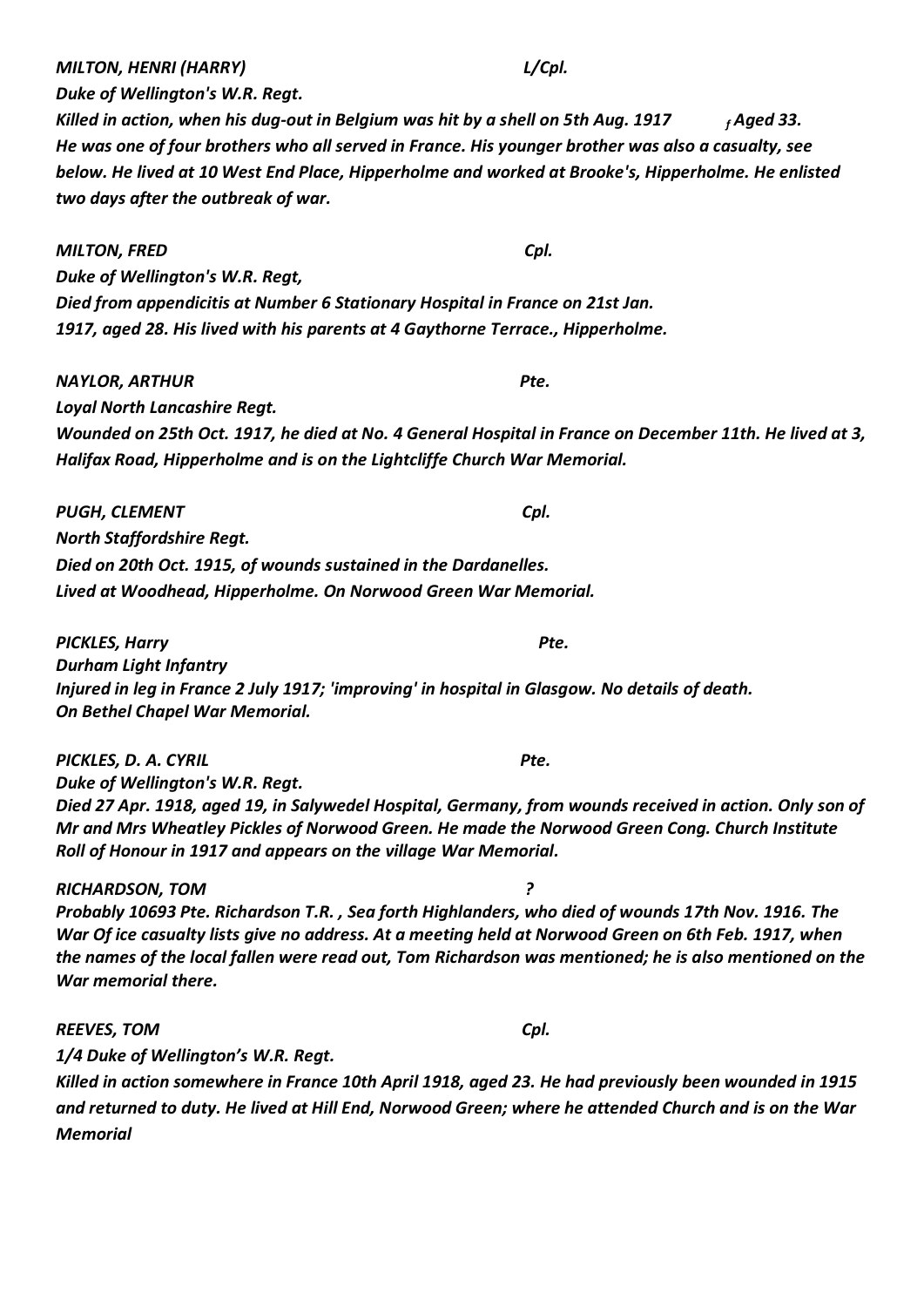*RHODES, NORRIS Gunner*

*Killed in action in Belgium, 29th Oct. 1917, aged 29. See No. 714. Gnr. Rhodes was formerly a mineral water manufacturer, who had attended Sunday School at St. Matthew's Northowram. He lived at Whitehall Street, Hipperholme and his parents lived at 7, Back Clough. He is also on Lightcliffe Church War Memorial*

#### *RHODES, HERBERT pte*

*South Staffordshire Regt.*

*9th Royal Field Artillery*

*Died, aged 31, on 19th April 1917, of wounds received at Vimy Ridge. He is buried at Eastern Cemetery, Boulogne, and commemorated on So. 745.*

*He lived at Bramley Lane, Lightcliffe and worked for Brighouse & Lightcliffe Laundry. Both he and his wife Louisa, daughter of Mr. and Mrs. J. Sutcliffe of Cinderhills were members of Coley Church and Sunday School. He also appears on Lightcliffe Church War Memorial.*

#### *RHODES, HAROLD Junior Trooper*

*Possibly Pte. Harold" V. Rhodes, Yorkshire £ Lancashire Regt. , who died of bayonet wounds received in France on Easter Monday, 9th April 1917.*

*He had previously served in the Yorkshire Dragoons as a Trooper.*

*His death is mentioned in St. Matthew's Magazine for May 1917. He is on the Memorial at St. Michael's, Shelf, where he live at Valley View.*

#### *SHARP, FRED Pte.*

*South Wales Borderers*

*Killed in action 29th Jan. 1917. Pte. Sharp of Upper Lane, Northowram had originally joined the Royal Engineers and served with them until December 1916, when he was drafted, along with others, to meet a shortage of infantrymen.*

*SINGLETON, F.* **Possibly either; Possible 20066** *9th Duke of Wellington's W.R. Regt. or, West Yorks. Regt Wounded 12th Jan. 1916, Killed in action 4th Oct 1917*

#### *SCHOFIELD, HERBERT Pte.*

*1/7 Gordon Highlanders*

*Pte. Schofield returned from New Orleans to enlist in 1915. He served first in a mounted unit training horses and mules in Bristol, and went with this unit to the Dardanelles. Later he joined the Cameron Highlanders and transferred to the Gordons. He was killed in action in France 7 th Jan. 1917, aged 27, commemorated on No. 501 and at Lightcliffe Church His parents later moved to 8, Whitehall, Hipperholme. In the Halifax Evening Courier for 15th Jan. 1918 a "tribute of love" was paid by Miss Clarissa Lister of 31, Woodside View, Halifax*

*SMALLWOOD, JAMES Guardsman Grenadier Guards Killed in action 1st Aug. 1917, aged 32. He lived and worked at Roydlands Farm, owned by his sister Mrs. Green. He was also a taxi-cab proprietor, and was a member of Coley Church. He also appears on the War Memorial at Lightcliffe Church.*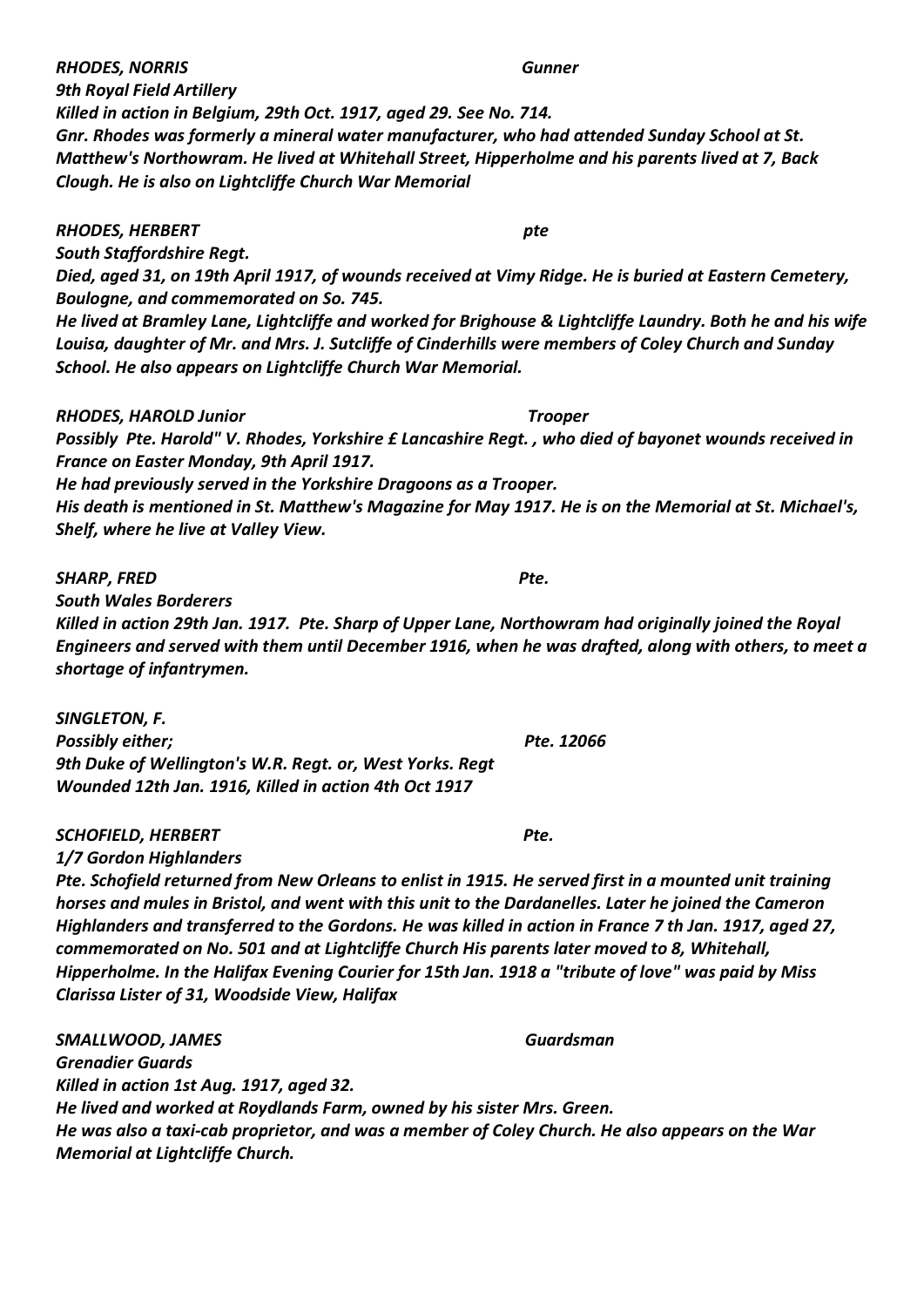*STOCKS, THOMAS Pte. Gordon Highlanders Killed in action 25th September 1916 on the Somme, aged 25. He lived at 17, Park Place, Lightcliffe where he appears on the Church War Memorial. Previously he was a tram conductor with Halifax Corporation Transport, working on the Brighouse route.*

*STOCKS, HAROLD Pte. 26523 Durham Light Infantry Confirmed, killed in action 9th April 1917, aged 22, having been previously posted as missing. He lived at 43, East Street, Lightcliffe and is on the Church War Memorial there.*

*SHUTTLEWORTH, ROBERT JOBS Pte. Royal Army Ordnance Corps On demob leave from Clipstone Camp, he contracted 'flu and died 14th Feb. 1919, aged 31. Buried at Coley on the 18th. (No. 670). For four years a member of Coley choir, he lived at 6 Marsh Lane, Southowram.*

*SPENCE, R.*

*Presumably the Harry R. Spence who appears on Lightcliffe Church Var Memorial.*

*TOWN, WEST Pte. 4316*

*Duke of Wellington's W.R. Regt. Killed in action on the Somme when his dug-out was hit by a shell, 3rd Jul. 1916, aged 23. He lived at 15, Southfield Terr. , Hipperholme and was a former member of Coley Sunday School and Choir. The next entry is his brother*

*TOWN, ALBERT Pte. 10th West Yorkshire Regiment Died of wounds in France 13th Oct. 1918, and was buried at Neuvllle British Cemetery, near Le Cateau. He lived at 4 Lane Ends, Shibden.*

*THOSEBY, ARTHUR Pte. 19439 Duke of Wellington's W.R. Regt. Missing in action 23rd October 1916, aged 28. The War Office finally confirmed his death on 8th Aug. 1917. In civilian life he had been a warper at Clough Mills, Shelf. A member of Coley Church and Sunday School he lived at Throstle Nest Farm, Coley.*

*THOMPSON, ERNEST WHARTON Cpl. Duke of Wellington's W.R. Regt. Killed in action near Marcoing, France, "just as he went over the top", 29th Sep. 1918, aged 21. An ex-pupil of Hipperholme G.S.; with his father a surveyor to Hipperholme council. They were both Freemasons. He had enlisted in November 1914, and at the time of his death was awaiting a commission.*

*TIPLADY, RONALD Pte. 40237 King's Own Scottish Borderers, but also reported as West Yorkshire Regt. Wounded and missing 11th Jun. 1917, having been first reported simply wounded. On Norwood Green War Memorial.*

*TURNER, WILLIE On Norwood Green War Memorial.*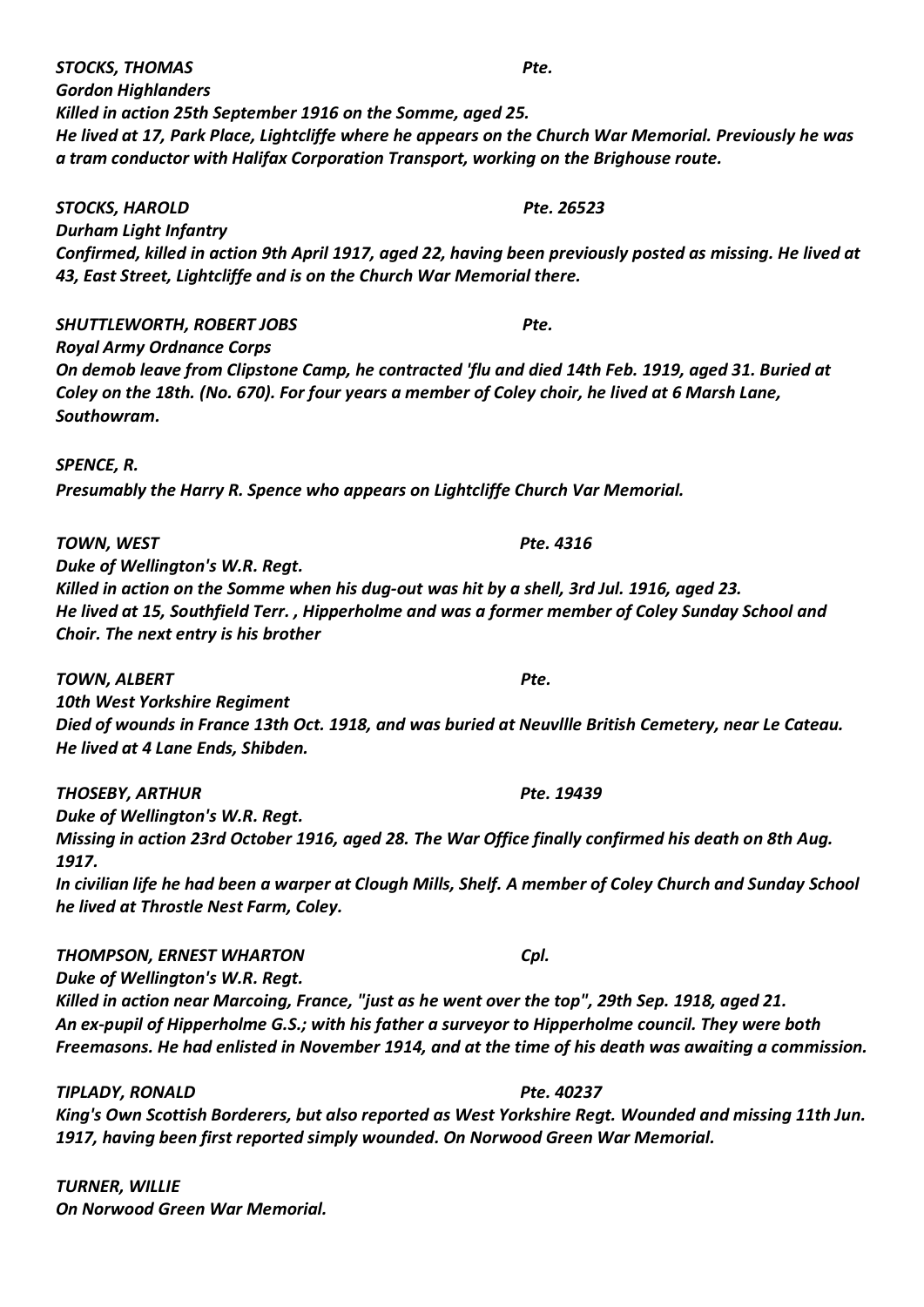*Duke of Wellington's W.R. Regt.*

*Wounded in Frsuice 11th Oct. 1917, he died at Wharnecliffe War Hospital, Sheffield shortly after, on the 31st. He lived at 28 Cross Lane, Stone Chair, was a greengrocer, and regularly attended the Tabernacle Church, Stone Chair. He is burled at Bethel Chapel, Shelf.*

*WILKINSON, HERMAN ? Middlesex Regiment " (transferred from 4 th Duke of Wellington's Reserves) Wounded at Thlepval, 26th Sep. 1916, and killed on his way to a dressing station. He lived at Trough Farm, Coley and was a former pupil of Hipperholme G.S He had entered gentleman's service at the age of 14 and risen to the position of butler, tie is on Norwood Green War Memorial.*

*WILKINSON, SAM L/Cpl.*

*Army Cyclists' Corps*

*Killed 7th Sep. 1917, by a bomb falling on a tent he shared with three others, when sleeping out of the lines.*

*He lived at Tennyson Place, Hipperholme, had been a member of Coley Sunday School & Bible Class, and was assistant verger.*

*WOOLER, JOHN L/Sgt*

*Possibly the J. Wooler, Royal Inniskilling Fusiliers, recorded on a Roll of Honour by Shelf U.D.C., 24 th April 1915. Named on Bethel Chapel and St. Michael's War Memorials.*

*WOOLER, NORMAN Pte*

*He came from Shelf, as he is on the Wade House Prim. Meth. Chapel War Memorial (now at Bethel Chapel) as well as that in Shelf Parish Church*

*WAKEFIELD, PLATT Pte. 80979*

*1/8 Durham Light Infantry Missing in action 11th Apr. 1918, aged 19. Presumed dead 12th April 1919. He lived at 20, Lee's Buildings, Hipperholme and is commemorated on Lightcliffe Church War Memorial.*

*WELLS, ISAAC Duke of Wellington's V.R. Regt. Killed in action, 7th June 1917, aged 19. Burled at Wood's Military Cemetery, Zillebeke, south-east of Ypres, Belgium.*

*He lived at Field Head Farm, Norwood Green and is on the War Memorial there. His name is also on the Cong. Church Institute Roll of Honour.*

*WELLS, GILBERT Pte.*

*Killed in action at Bullecourt, 3rd May 1917, aged 38. Commemorated on his parents' gravestone; No. 723 and on Norwood Green War Memorial.*

*WOODHEAD, AMBLER Pte., N.M.*

*2/4 Duke of Wellington's V.R. Regt.*

*Killed in action 30th Aug. 1918, aged 21, while serving as Coy. HQ Runner He died within minutes of being hit by shrapnel, which pierced his lung. In May 1918 he had been awarded the Military Medal for conspicuous bravery.*

*He lived at 7, The Hough, Stump Cross. An ex-choirboy at Coley Church, he belonged to Northowram Rechabite Tent. He attended St. Matthew's, Northowram, where he is also commemorated.*

*WHITAKER, FRED Pte.*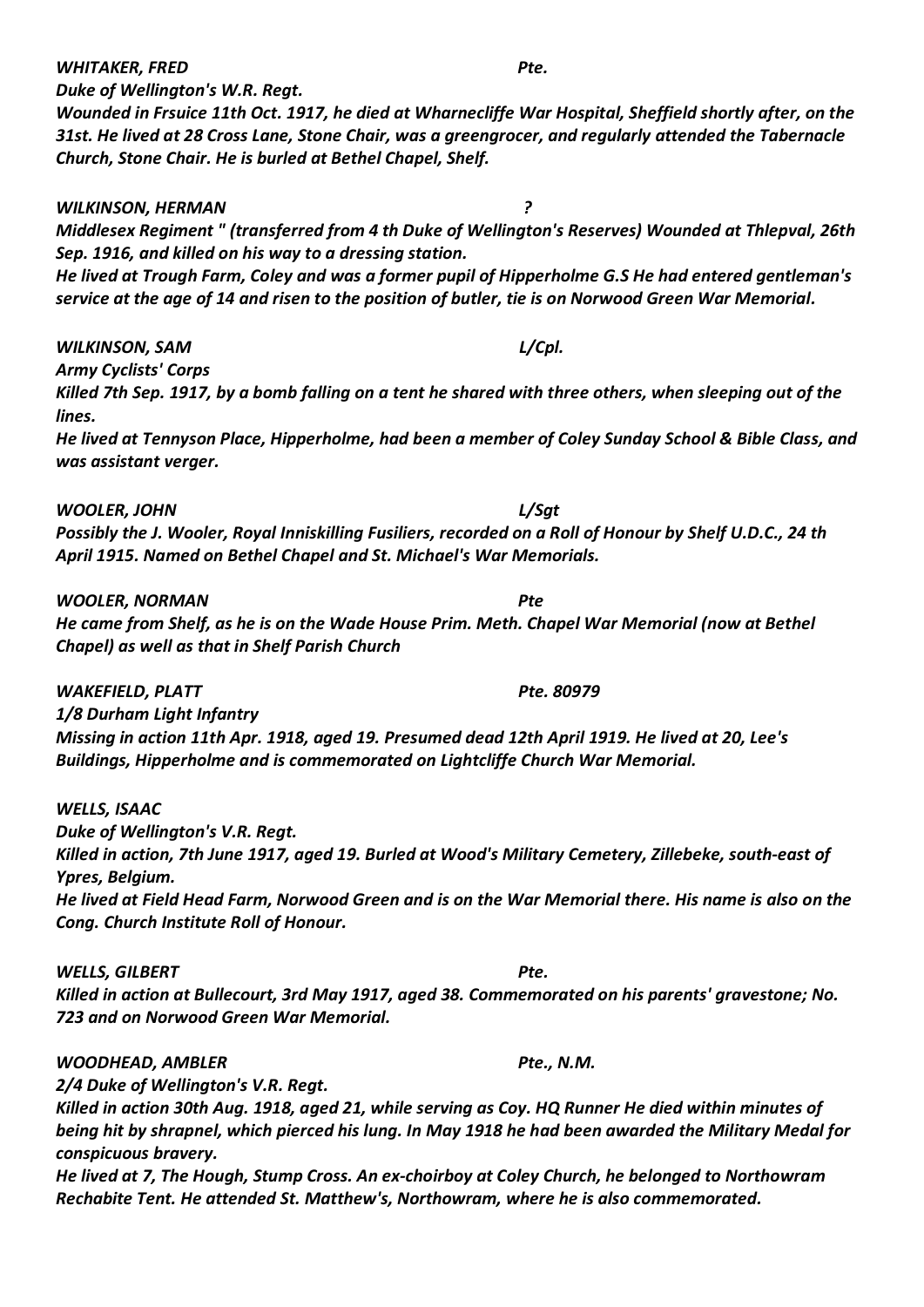*Other men who died in the war are buried in churchyard.* 

*Harrison Herbert Killed in action in France September 15th 1918 aged 42*

**Pickles Arnold** Pte *R.A.M.C*

**Cook Frederick William R.S.M. R.S.M.** *RFA Died on active service and is buried in Palestine*

## **Medals awarded**

**Ambler Woodhouse - Military Medal for conspicuous bravery**

## **Mentioned in dispatches**

## **Captain Maynard Percy Andrews**